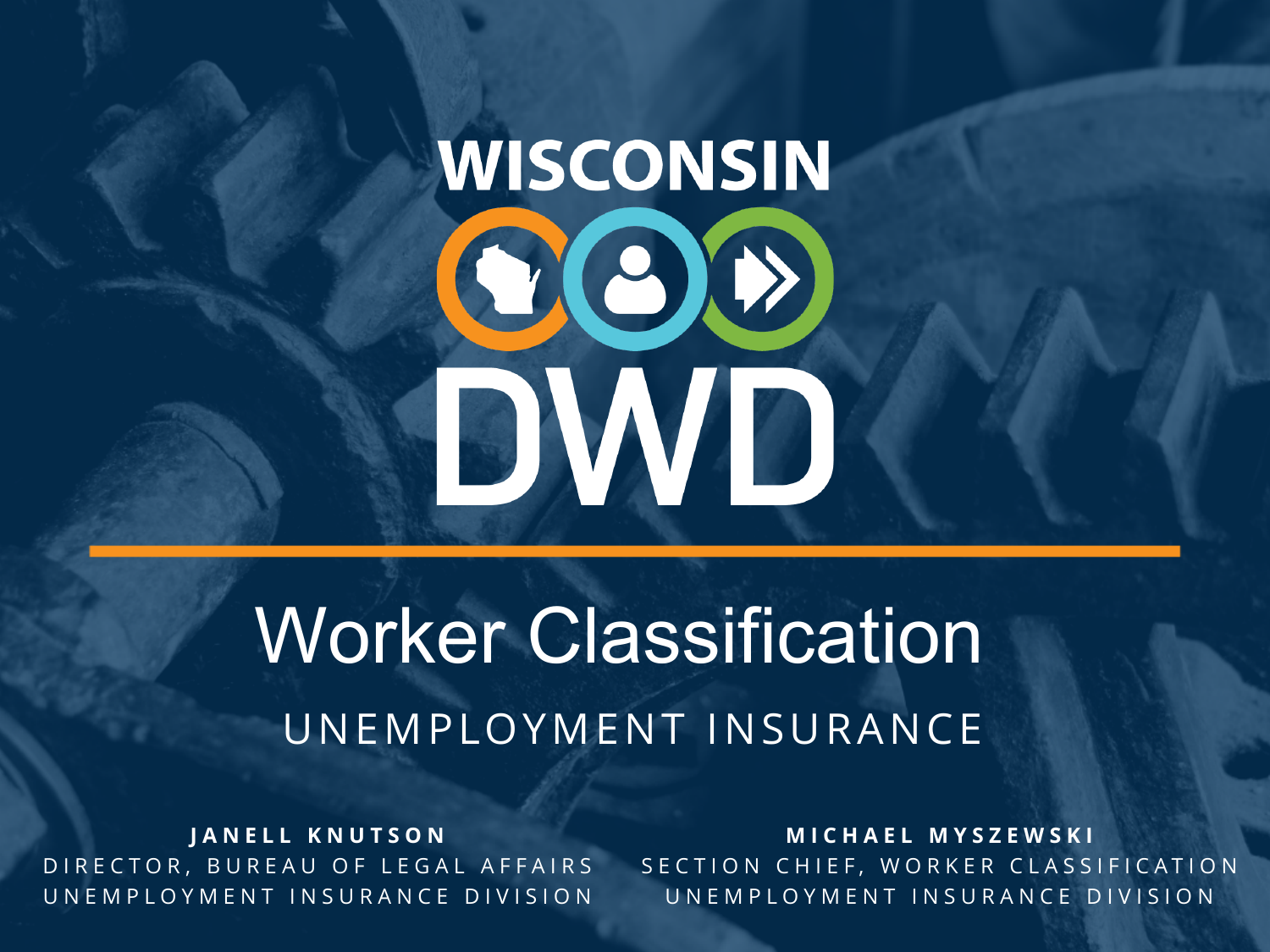#### Wisconsin 's Unemployment Insurance Program

- Unemployment Insurance (UI) is financed by federal and state taxes paid by employers who are subject to federal and state UI laws.
- The UI program primary roles are to provide:
	- Temporary economic assistance to individuals who are out of work through no fault of their own while they look for employment.
	- Economic stability in the state during periods of economic downturn.
- WI was the first state to enact UI legislation in 1932 to help stabilize the effects of the Great Depression.

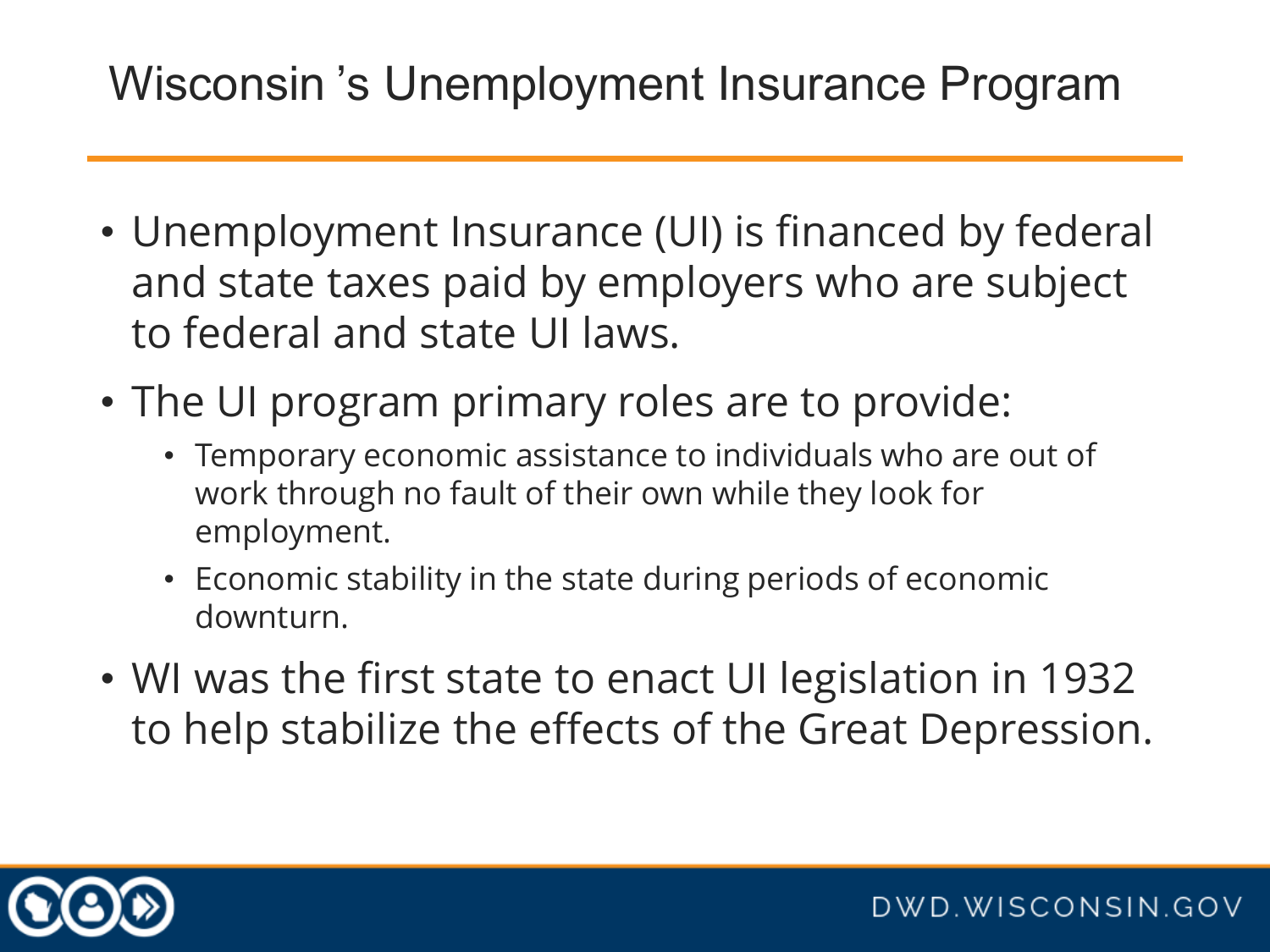## UI & Worker Misclassification

- **Worker misclassification negatively impacts the UI program through:**
- **The loss of UI tax revenue** from employers who misclassify workers;
- **The creation of an unfair business climate** that places those who follow the law at a competitive disadvantage; and
- **Denying workers access to the UI benefits** they may have been eligible for if properly classified.

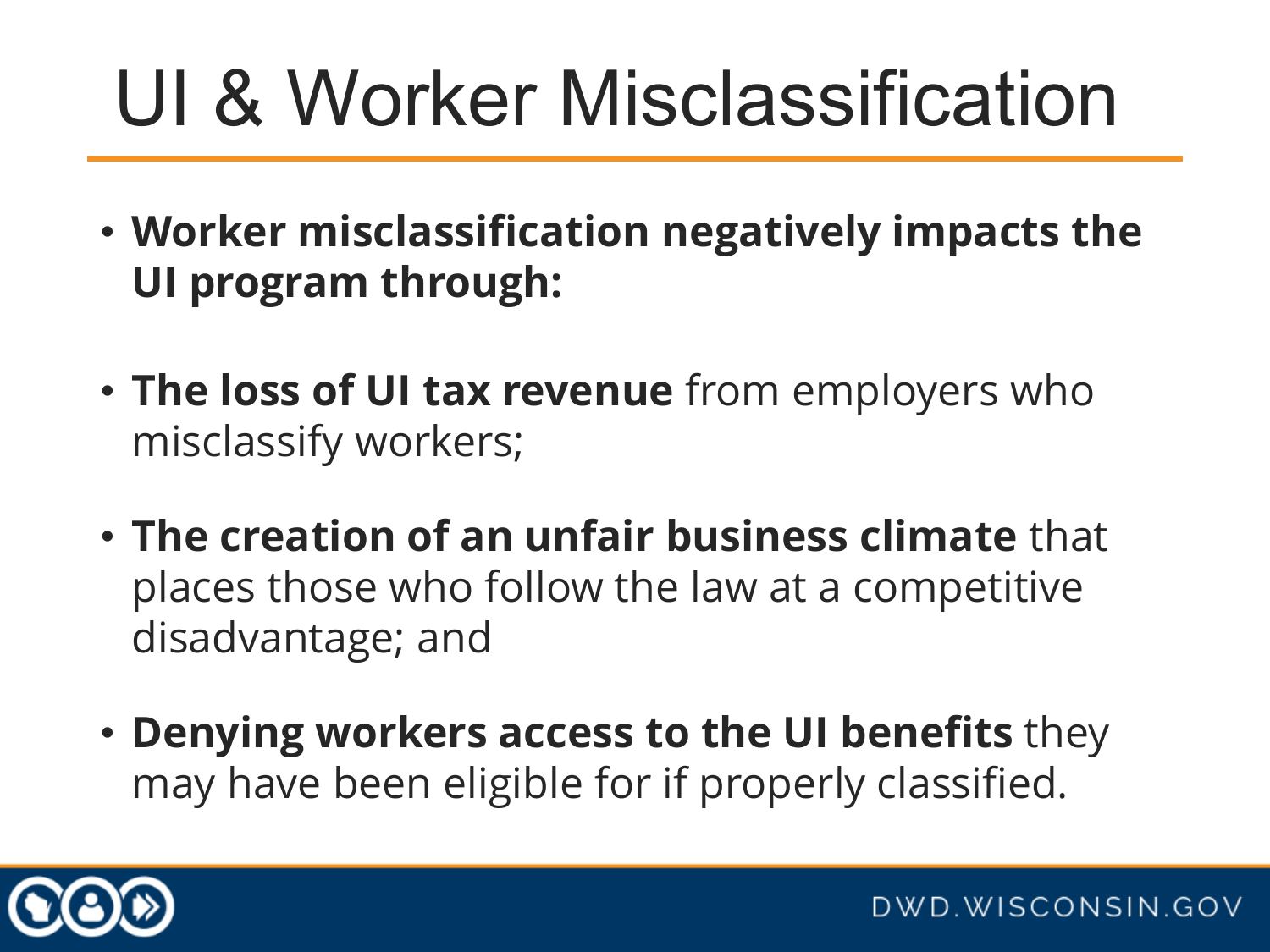#### Worker Misclassification Task Force (2009)

- **Established in 2008** by DWD Secretary and chaired by the UI Division Administrator.
- **Charged with** examining the problems relating to misclassifying workers and recommending administrative and legislative steps to address those problems.
- **Members included** individuals representing the interest of workers and business communities from industries impacted by misclassification.
- Also included personnel from **DWD, DOR, and Wisconsin Department of Commerce.**

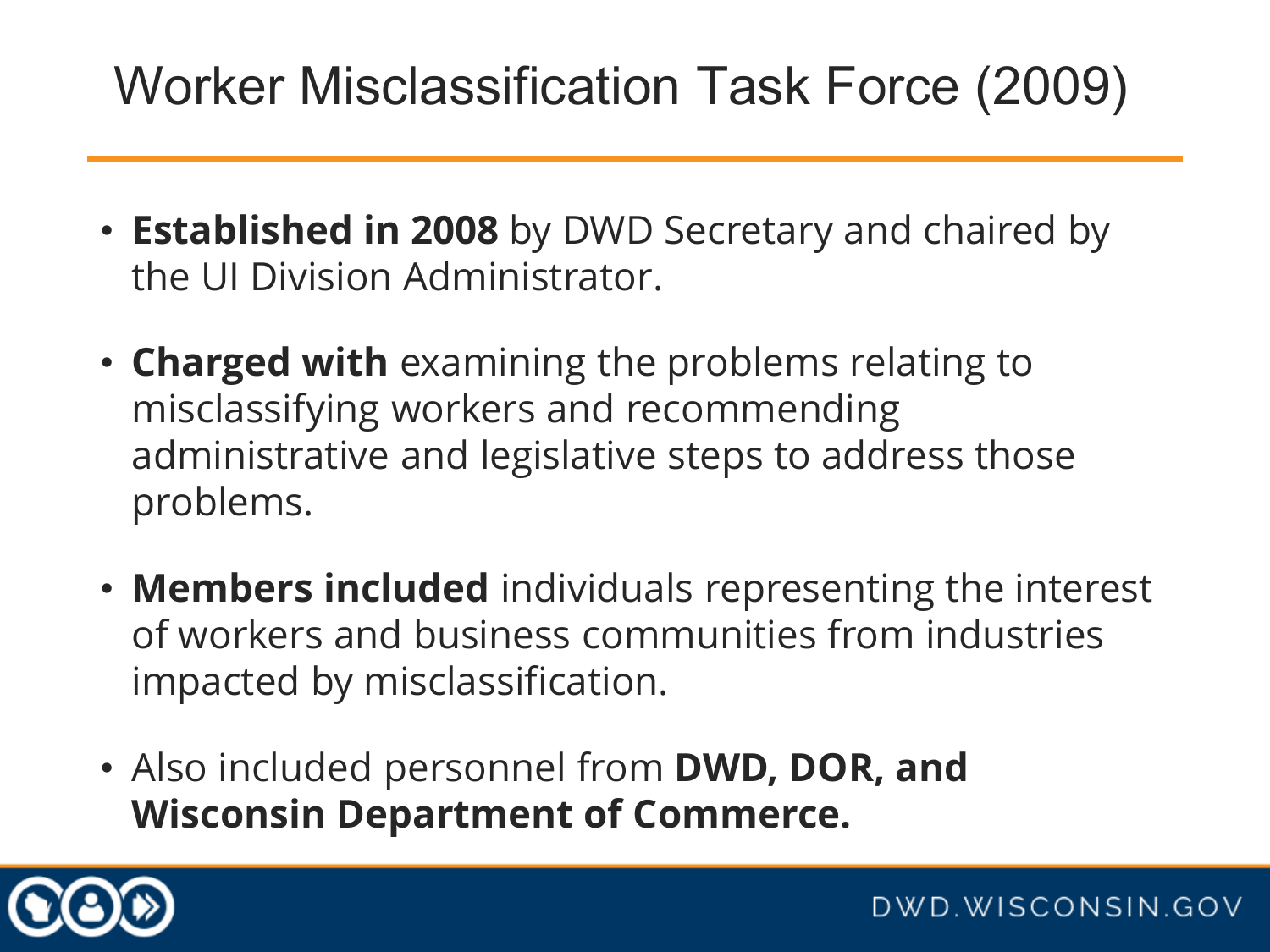## Recommendations of the Task Force

- **Recommendation 1:** Create an Office of Worker Misclassification; empower the Office to issue stop work orders.
- **Recommendation 2:** Increase information sharing among state agencies.
- **Recommendation 3:** Support the operations of the Department of Commerce Builder Contractor Registration (BCR) program.
- **Recommendation 4:** Establish a "hotline" to facilitate reports from workers, contractors, and the general public about misclassification abuses.

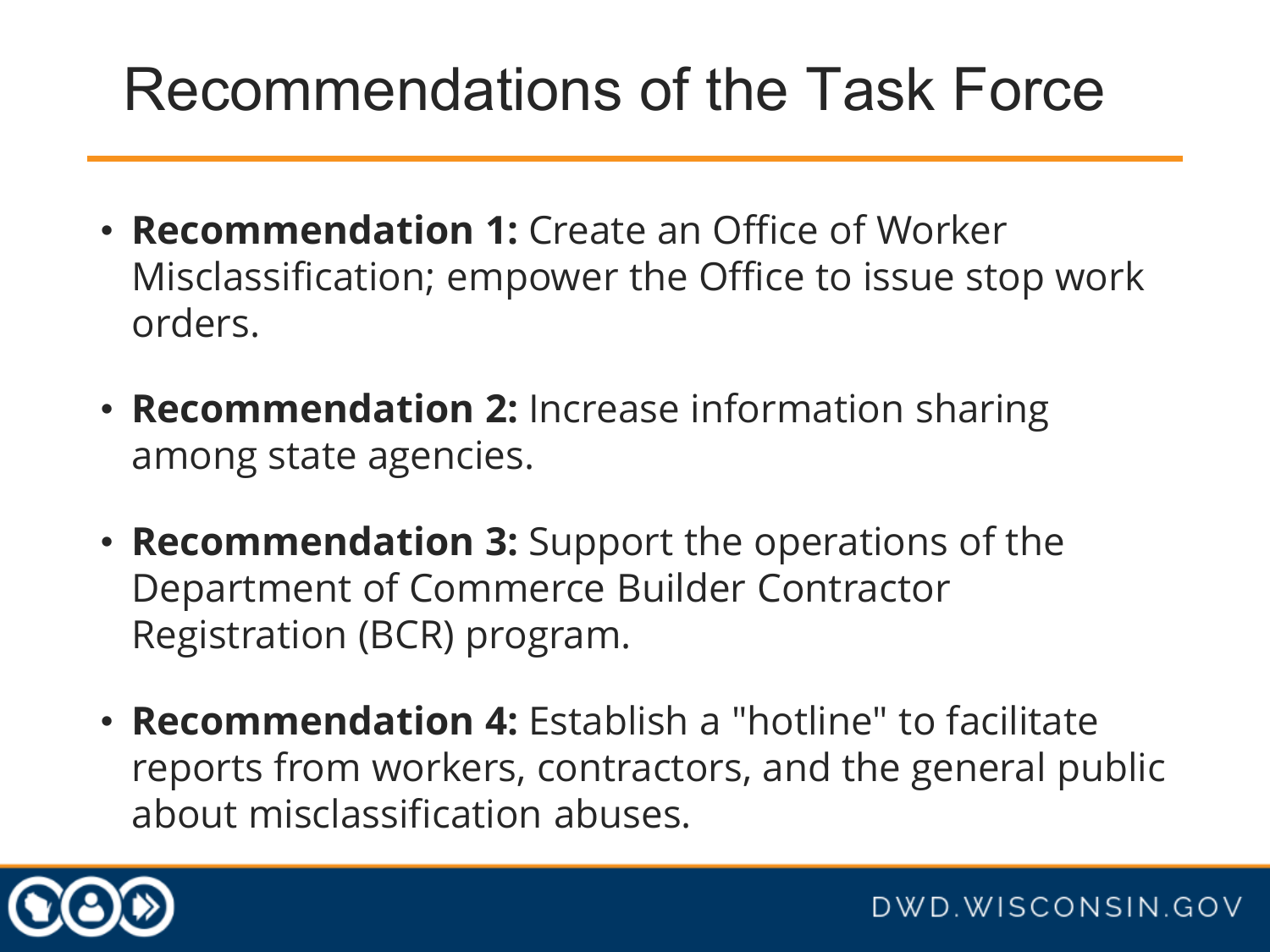## Recommendations of the Task Force

- **Recommendation 5:** Undertake an aggressive campaign to educate contractors and the general public about misclassification issues.
- **Recommendation 6:** Withhold 2% on form 1099 from payments made by contractors to subcontractors, including individuals operating as independent contractors.
- **Recommendation 7:** Provide significant penalties for contractors actively seeking to subvert and avoid proper classification of workers.
- **Recommendation 8:** Conduct additional study of other policy options designed to combat worker misclassification.

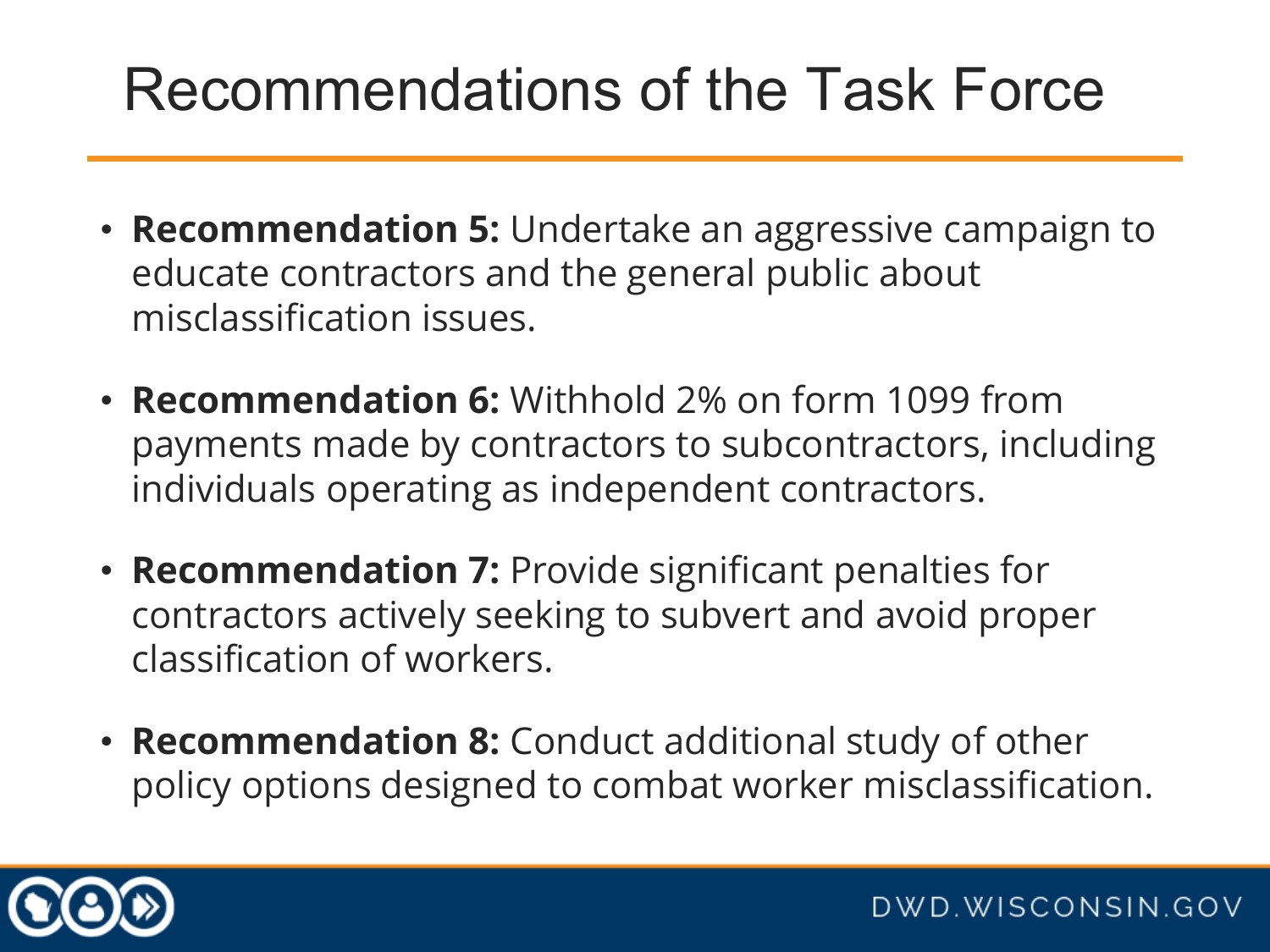**Recommendation 1**: Create an Office of Worker Misclassification; empower the Office to issue stop work orders.

- **DWD drafted legislation** with input from stakeholders impacted by worker misclassification.
- **2009 Wis. Act 292** became effective January 1, 2011 and required DWD to:
	- **Educate employers, employees, nonemployees, and the public about the proper classification of employees and nonemployees.**
	- **Receive and investigate complaints alleging misclassified workers or investigate any alleged violations on its own initiative and referring these complaints to other appropriate agencies.**

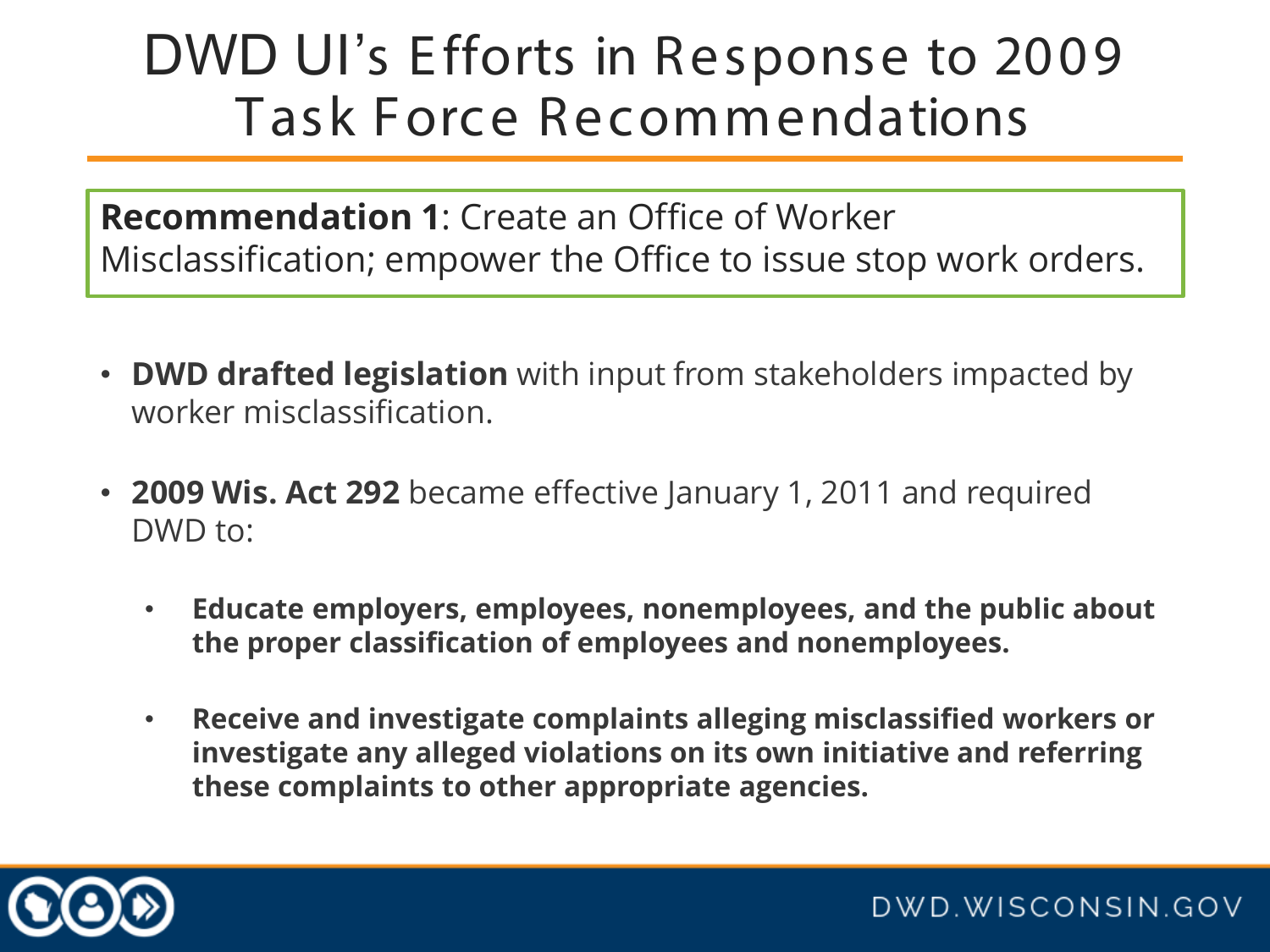**Recommendation 1**: Create an Office of Worker Misclassification; empower the Office to issue stop work orders.

- **2009 Wis. Act 292** further authorized DWD to**:** 
	- **Cooperate with other state or local agencies in the investigation and enforcement of laws whose enforcement depends on the proper classification of employees.**
	- **Issue a "stop work" order at the work site if an employer fails to demonstrate compliance with any requirements.**
	- **An employer that does not comply with a stop work order may be assessed a forfeiture of \$250 per day until the employer either stops work or complied with the requirements.**

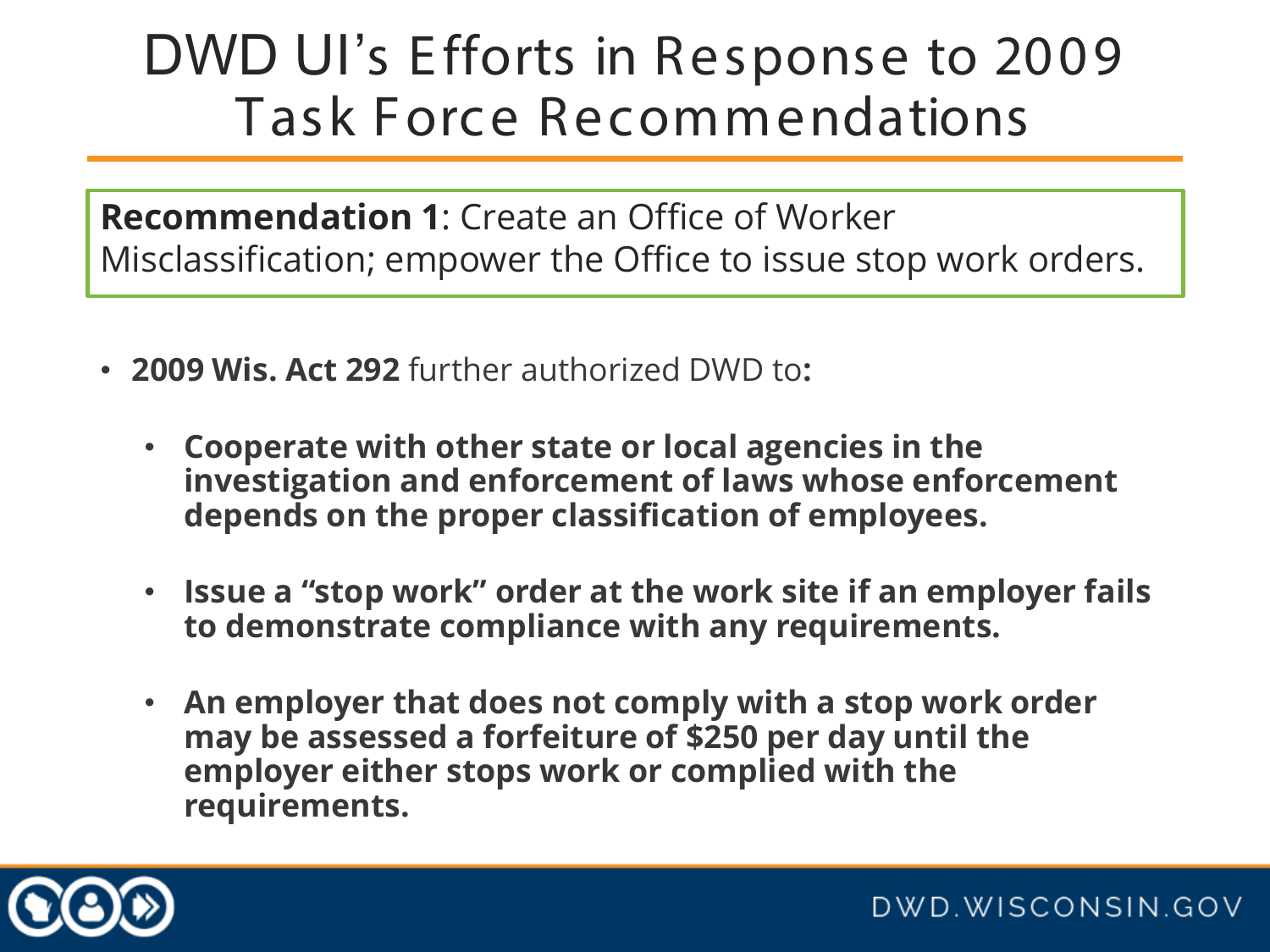**Recommendation 1**: Create an Office of Worker Misclassification; empower the Office to issue stop work orders.

- **Initial efforts by UI Division:**
	- **One BOLA staff hired in May 2010**
	- **Investigative policy was created**
	- **Website was created to inform employers on how to properly classify workers as employees or independent contractors**

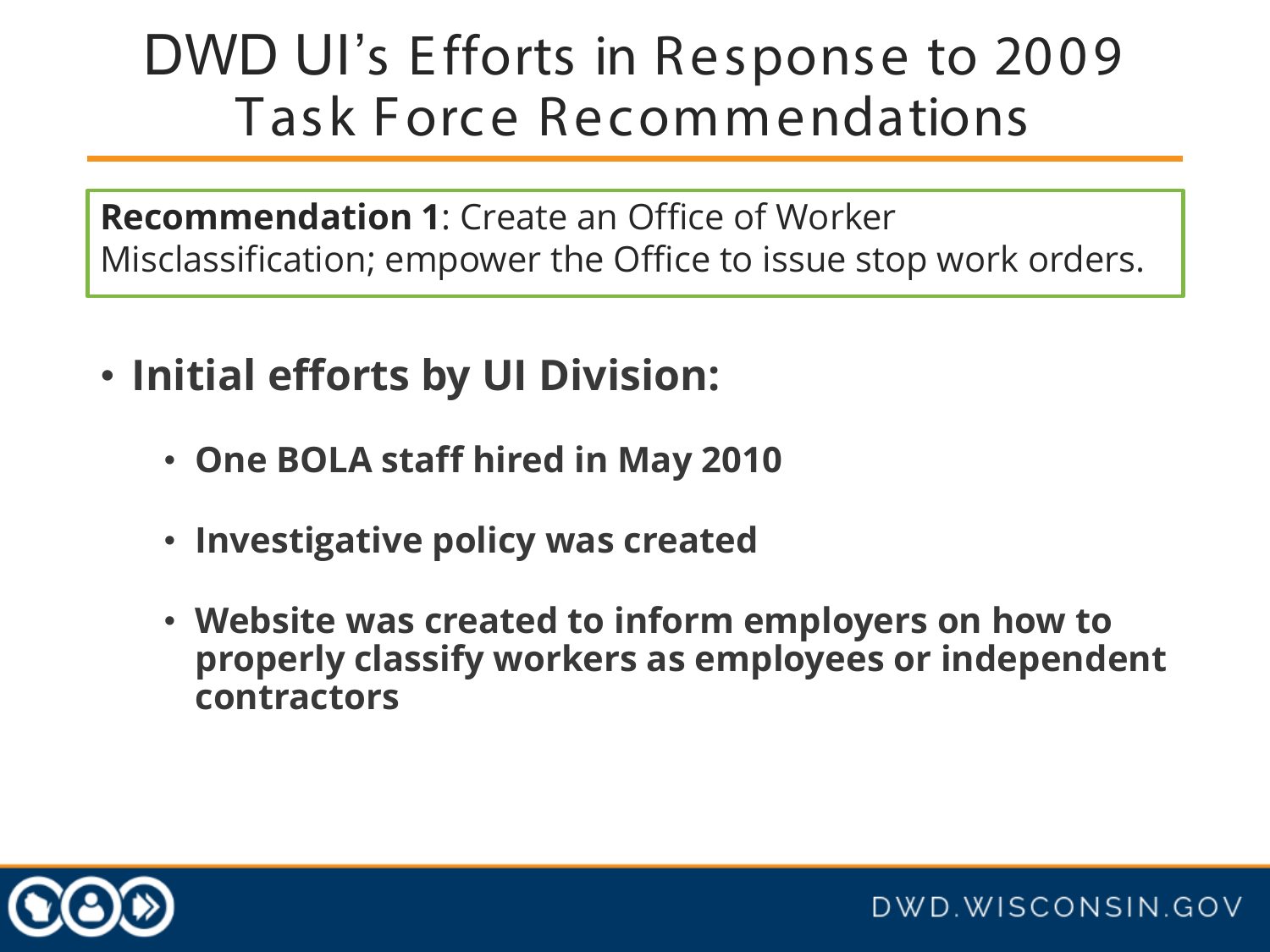**Recommendation 1**: Create an Office of Worker Misclassification; empower the Office to issue stop work orders.

- **Creation of the Worker Classification Section** 
	- **DWD initially financed the worker misclassification initiative almost exclusively through federal grants.**
	- **In 2018, a formal Worker Classification Section was officially created in BOLA.**
	- **Team consists of seasoned investigators with extensive experience in white collar and economic crime investigations.**

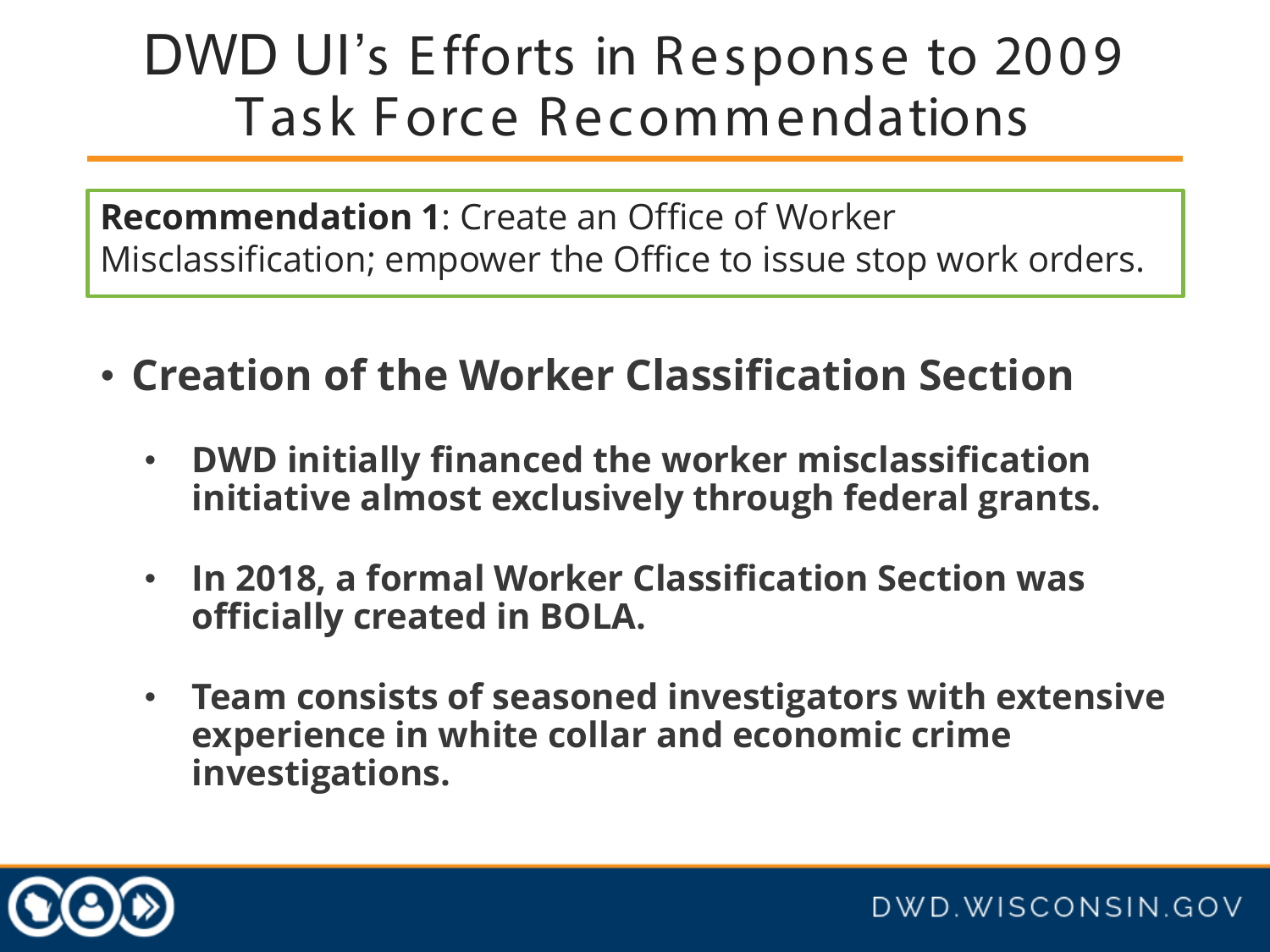**Recommendation 2:** Increase information sharing among state agencies.

- **Referrals from other Divisions within DWD (e.g., Workers Compensation and Equal Rights)**
- **Referrals with other WI state agencies (DOR, DOJ, law enforcement, etc.)**
- **In 2014, DWD signed MOU with USDOL to share information and coordinate law enforcement efforts to reduce employee misclassification**
- **Collaboration with OSHA on referrals and joint investigative operations with OSHA inspectors**

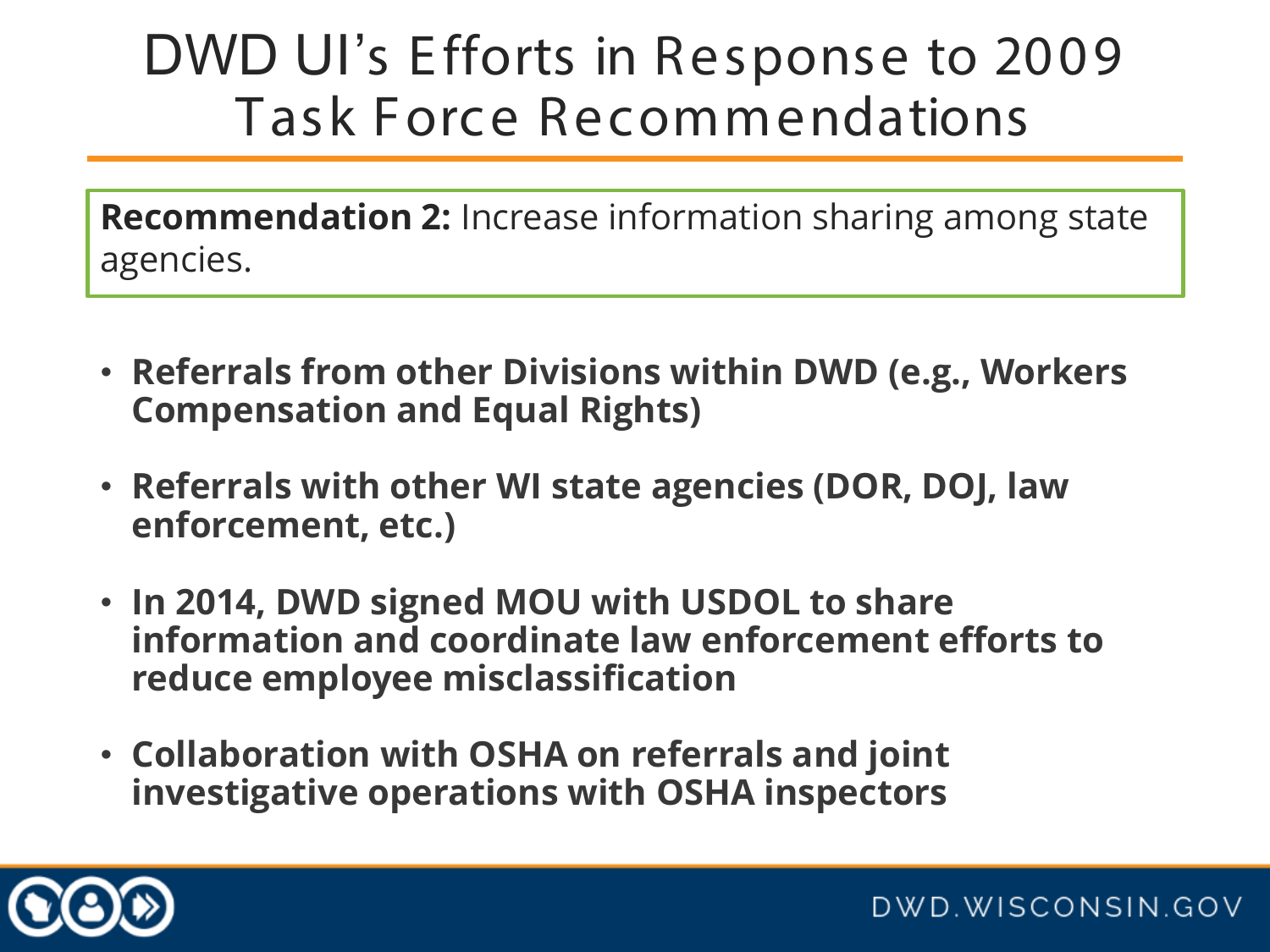**Recommendation 4:** Establish a "hotline" to facilitate reports from workers, contractors, and the general public about misclassification abuses.

| Report Suspected Misclassified W X |                                                                                                                                                                                                                                                                                                                                                                                                                                                                                                                                                                                                                                                                                                                                              | $+$                                                        |  |                    |                 |                                  |                                                                                                                                                                                                                        |                         |                   |
|------------------------------------|----------------------------------------------------------------------------------------------------------------------------------------------------------------------------------------------------------------------------------------------------------------------------------------------------------------------------------------------------------------------------------------------------------------------------------------------------------------------------------------------------------------------------------------------------------------------------------------------------------------------------------------------------------------------------------------------------------------------------------------------|------------------------------------------------------------|--|--------------------|-----------------|----------------------------------|------------------------------------------------------------------------------------------------------------------------------------------------------------------------------------------------------------------------|-------------------------|-------------------|
| C                                  |                                                                                                                                                                                                                                                                                                                                                                                                                                                                                                                                                                                                                                                                                                                                              | https://dwd.wisconsin.gov/worker_classification/report.htm |  |                    |                 |                                  |                                                                                                                                                                                                                        |                         | ☆                 |
|                                    | <b>STATE OF WISCONSIN</b>                                                                                                                                                                                                                                                                                                                                                                                                                                                                                                                                                                                                                                                                                                                    |                                                            |  | <b>Newsroom</b>    | <b>About Us</b> | PeopleSoft HCM (DWD Staff Login) |                                                                                                                                                                                                                        | <b>Site Map</b>         | <b>Contact Us</b> |
|                                    | <b>Department of Workforce Development</b>                                                                                                                                                                                                                                                                                                                                                                                                                                                                                                                                                                                                                                                                                                   |                                                            |  |                    |                 | Search DWD's Website             |                                                                                                                                                                                                                        |                         |                   |
|                                    | <b>HOME</b>                                                                                                                                                                                                                                                                                                                                                                                                                                                                                                                                                                                                                                                                                                                                  | <b>BUSINESS</b>                                            |  | <b>INDIVIDUALS</b> |                 | <b>DIVISIONS</b>                 |                                                                                                                                                                                                                        | <b>FACTS &amp; DATA</b> |                   |
| y<br>fou Tub                       | <b>WORKER CLASSIFICATION</b><br><b>REPORT SUSPECTED MISCLASSIFIED WORKERS</b><br><b>Worker Classification</b><br><b>Report Suspected Misclassified Workers</b><br>Wisconsin employers have an obligation under the unemployment, workers compensation, labor standards and civil rights laws to<br>classify their workers correctly as either "employees" or "independent contractors".<br>• Employees are entitled to protections under the unemployment, worker's compensation, labor standards and civil rights<br>laws.<br>• Independent contractors are not entitled to all of those same protections.<br><b>How to Report</b><br>The department relies on citizen involvement to report situations where workers may be misclassified. |                                                            |  |                    |                 |                                  | <b>Help Us Report</b><br>• Report Suspected<br>Misclassified Workers<br><b>DWD Worker</b><br>Classification<br>· Home<br>• Unemployment<br>Insurance<br>• Worker's Compensation<br>. Labor Standards<br>• Civil Rights |                         |                   |
|                                    | If you suspect misclassified workers are being utilized at a business or job site, please send an e-mail to<br>workermisclass@dwd.wisconsin.gov to provide the department with that information.                                                                                                                                                                                                                                                                                                                                                                                                                                                                                                                                             |                                                            |  |                    |                 |                                  |                                                                                                                                                                                                                        |                         |                   |

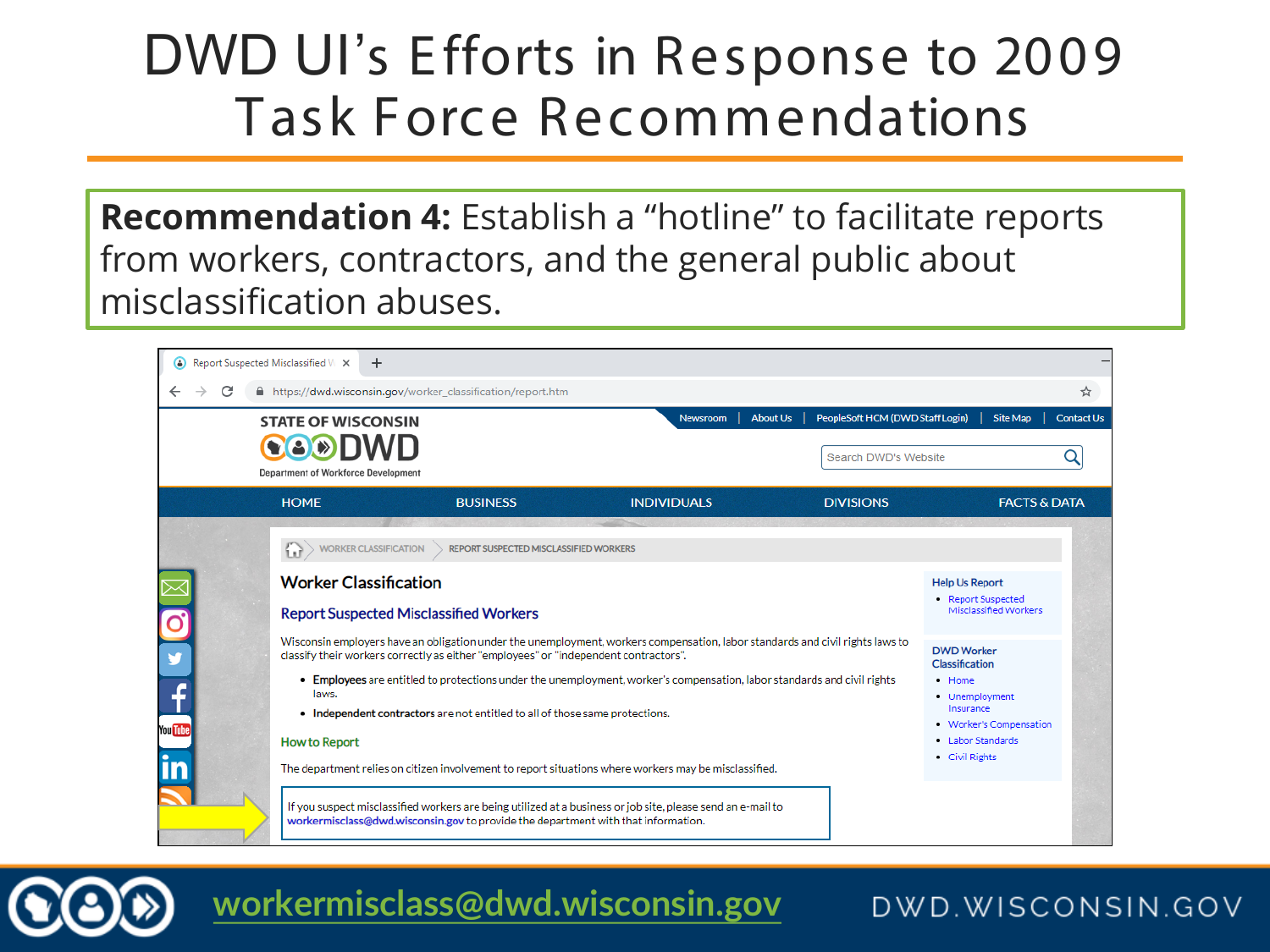**Recommendation 5:** Undertake an aggressive campaign to educate contractors and the general public about misclassification issues.

- **DWD launched a first-of-its-kind worker classification website in 2013:** [https://dwd.wisconsin.gov/](https://dwd.wisconsin.gov/worker-classification/)worker-classification/
- **Two informational videos were added to the website in 2016**



**Tax Appeal [Proper Worker Classification](https://youtu.be/lAC-I9l070E)**



**[Worker Classification: Preparing](https://youtu.be/noWyEcok-0U) for a**

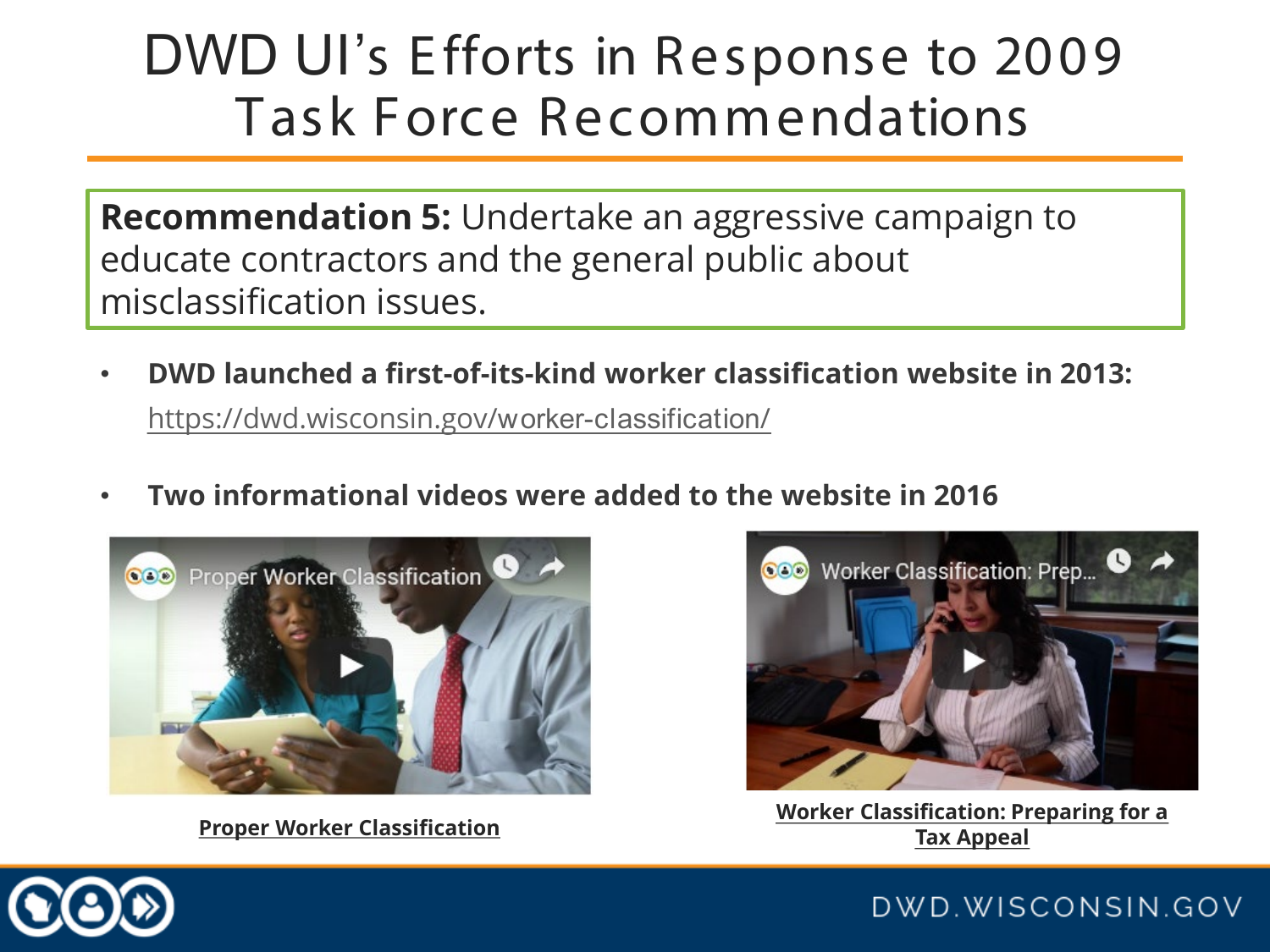**Recommendation 5:** Undertake an aggressive campaign to educate contractors and the general public about misclassification issues.

- **UI supplements the educational value of the website through education & outreach efforts such as:**
	- Providing speakers to employers and trade unions;
	- Presenting at construction industry events, labor union meetings and other public forums;
	- Holding meetings with individual contractors;
	- Forums such as Labor Law Clinics and Friday Fundamental webinars;

- Radio Public Service Announcements; and
- Annual Rate Notice Newsletter.

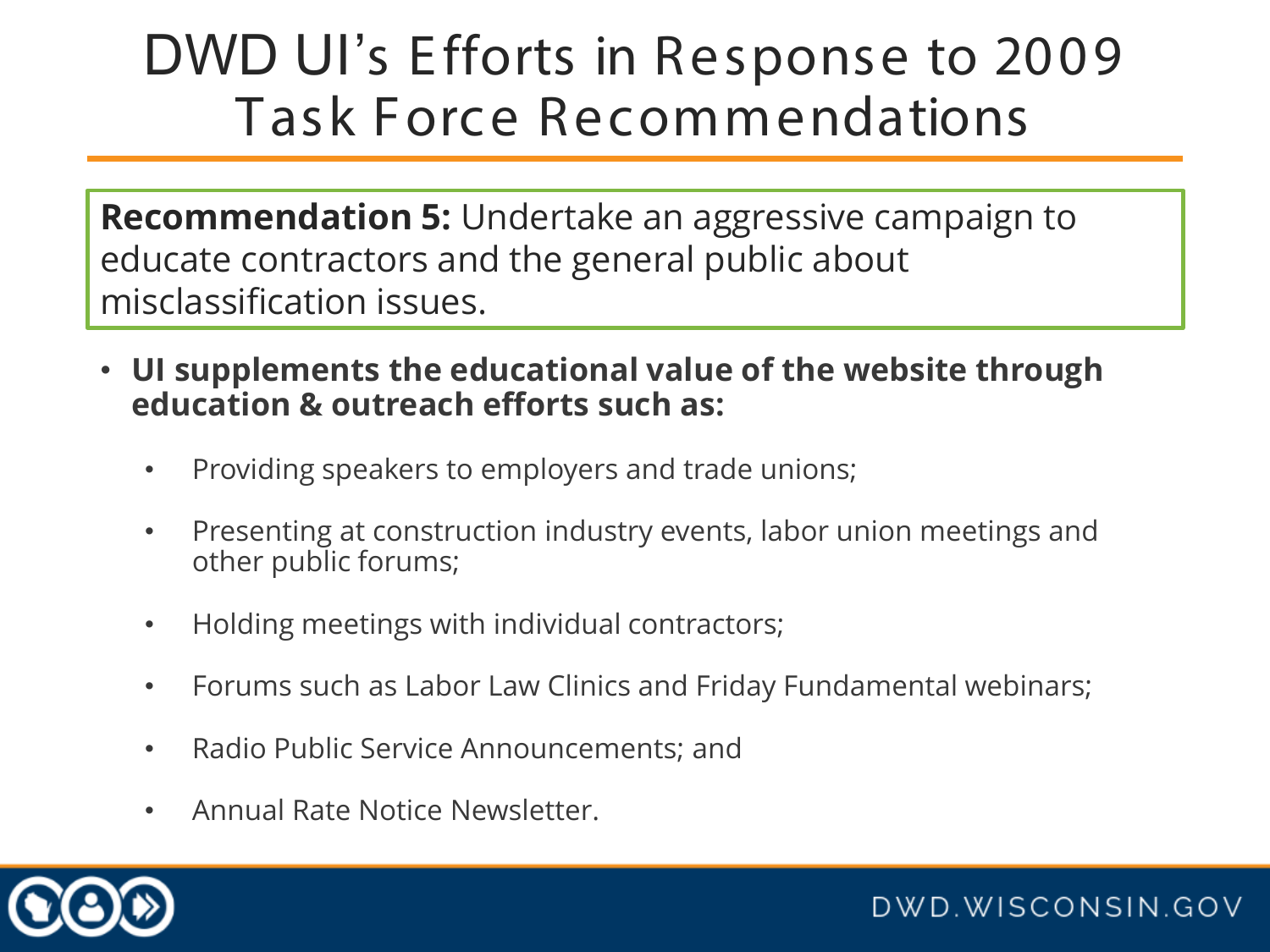**Recommendation 7:** Provide significant penalties for contractors actively seeking to subvert and avoid proper classification of workers.

- **2009 Wis. Act 28 (2009-2011 state budget):** provided that any employer engaged in construction projects who willfully misclassified a worker as an independent contractor with intent to evade any requirement of workers compensation, fair employment or UI law would be subject to **a fine of \$25,000 for each violation**.
	- The provision relating to penalties for willful misclassification was later **amended by 2009 Wis. Act 288**  to include employers engaged in painting or drywall finishing of buildings/other structures.

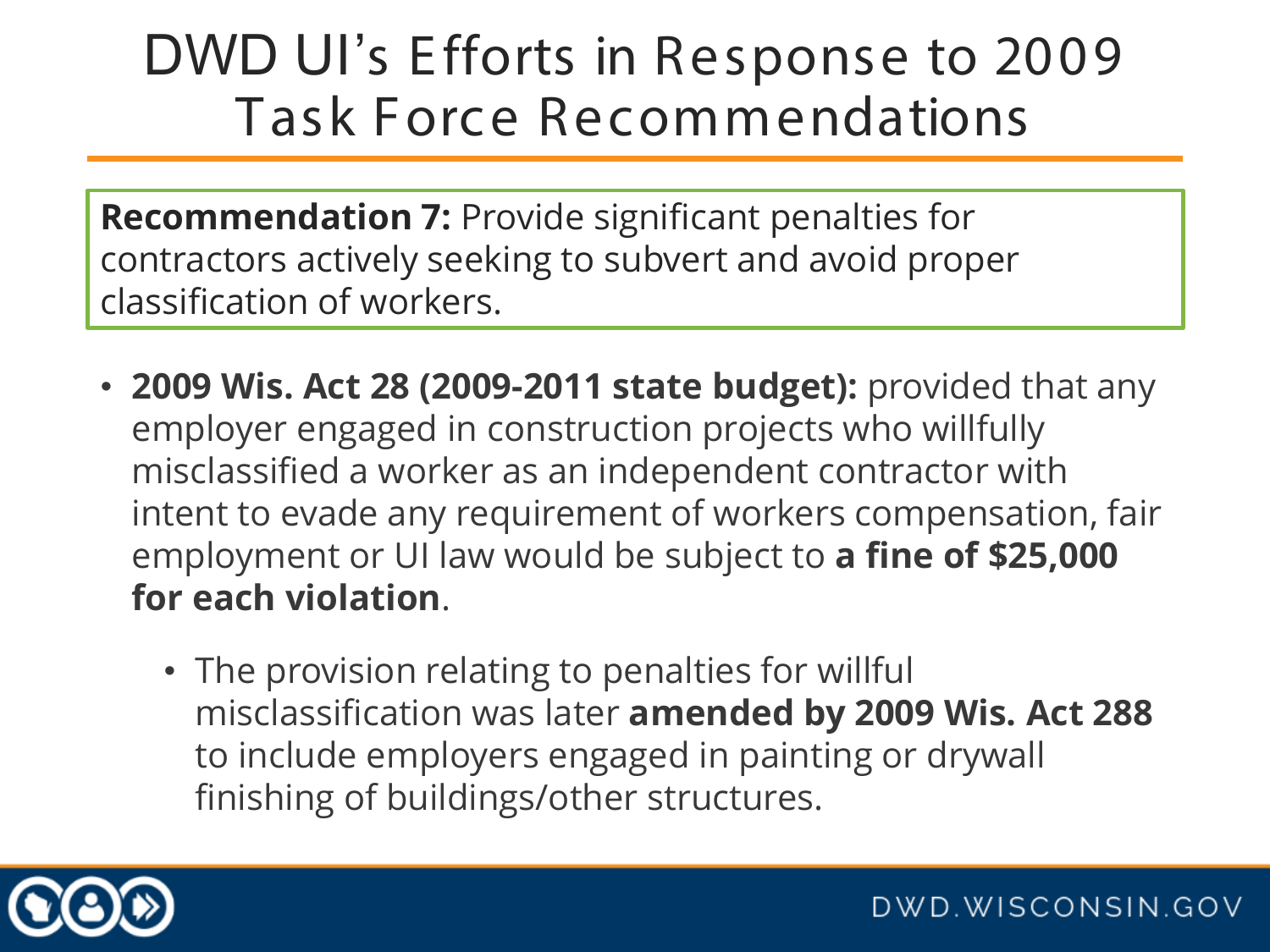**Recommendation 7:** Provide significant penalties for contractors actively seeking to subvert and avoid proper classification of workers.

- **2015 UIAC agreed bill (2015 Wis. Act 334)** contained numerous law changes for intentional misclassification penalties. Effective Oct. 2016:
	- Any construction employer who knowingly and intentionally misclassifies workers is subject to a **civil penalty of \$500 per employee** intentionally misclassified with a maximum penalty of **\$7,500 per employer per incident**.
	- A new administrative penalty was created for construction employers who coerce individuals to adopt independent contractor status.
		- **The penalty is \$1,000 per employee coerced with a maximum penalty of \$10,000 per employer per year**

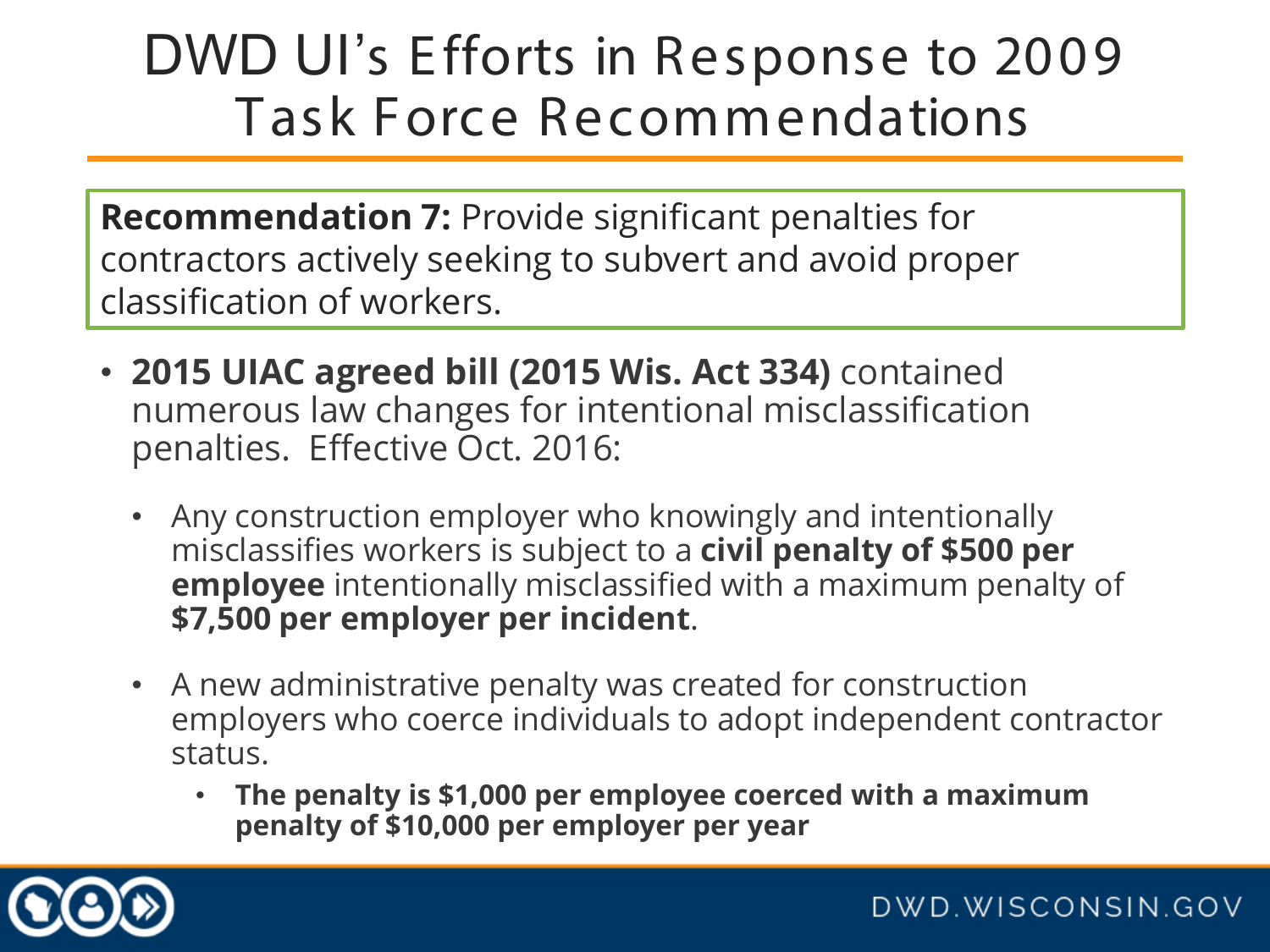**Recommendation 7:** Provide significant penalties for contractors actively seeking to subvert and avoid proper classification of workers.

- **2015 UIAC agreed bill (2015 Wis. Act 334)**  contained numerous law changes for intentional misclassification penalties. Effective Oct. 2016:
	- A construction employer who knowingly and intentionally provides false information in order to misclassify workers, **after having been assessed an administrative penalty**, is subject to a **criminal fine of \$1,000 per misclassified worker up to \$25,000** for each violation.
	- Criminal penalties for intentional worker misclassification are prosecuted by the DOJ or local district attorneys.

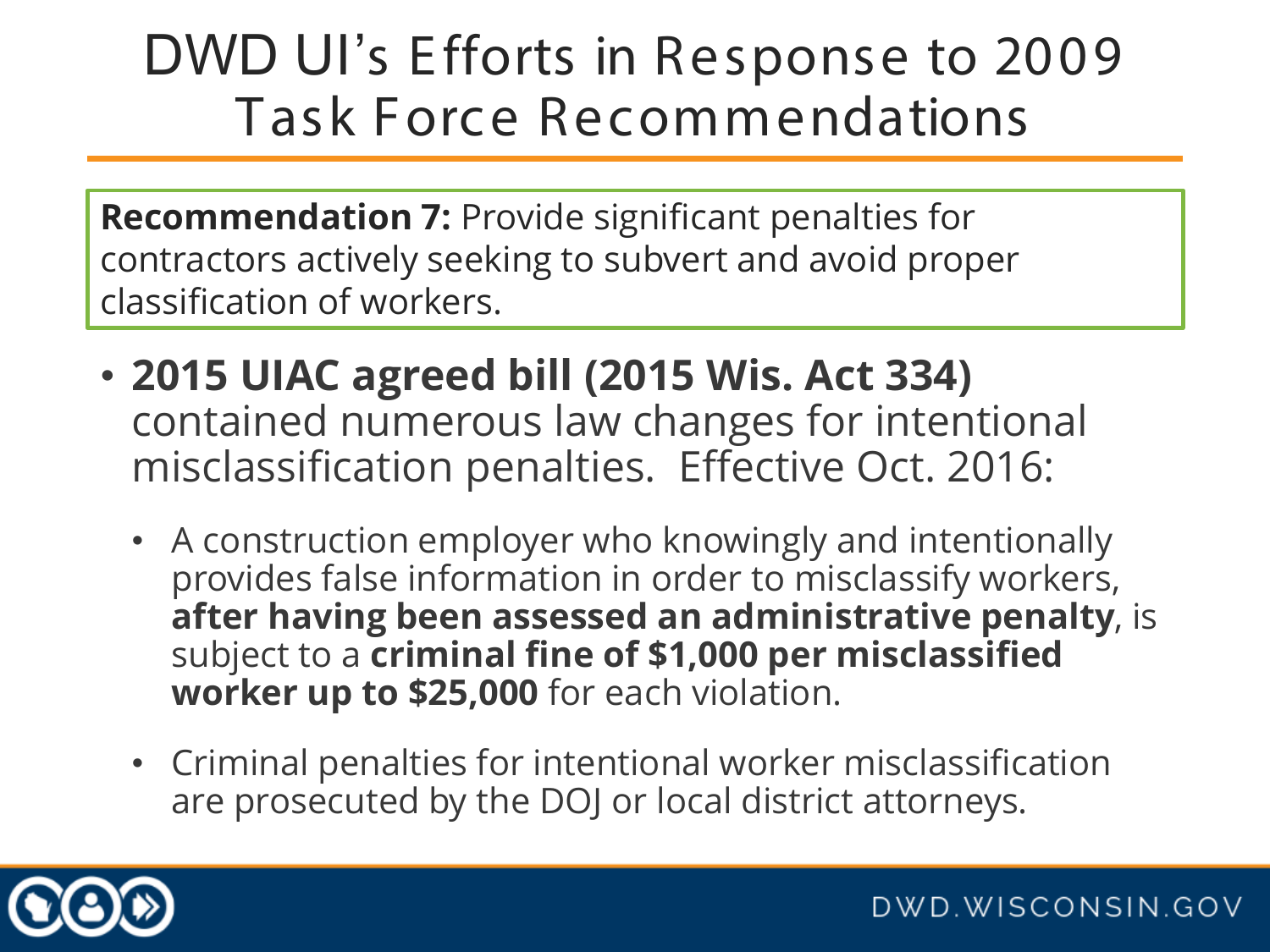**Recommendation 8:** Conduct additional study of other policy options designed to combat worker misclassification.

- **2007 UIAC agreed bill (2007 Wis. Act 59)** required that the UIAC appoint a committee to study the definition of "employee" under UI law.
- UIAC approved the study committee's recommendations and included the proposed changes in the **2009 UIAC agreed bill (2009 Wis. Act 287)**.
	- 2009 Wis. Act 287 changed the test for determining employee status under UI law.
	- A worker must meet the criteria of **a two-part test to be considered an independent contractor for UI purposes under Wis. Stat. § 108.02(12)(bm).** 
		- 1. The worker must perform services free from direction or control of the employing unit, and

2. Be engaged in an independently established trade, business or profession (meets 6 of 9 conditions).

#### **The Report of the Study Committee to Review the Unemployment Insurance Statutory Definition of "Employee" can be found at the link below:**

<https://dwd.wisconsin.gov/uibola/uiac/reports/2009eedefinition.pdf>

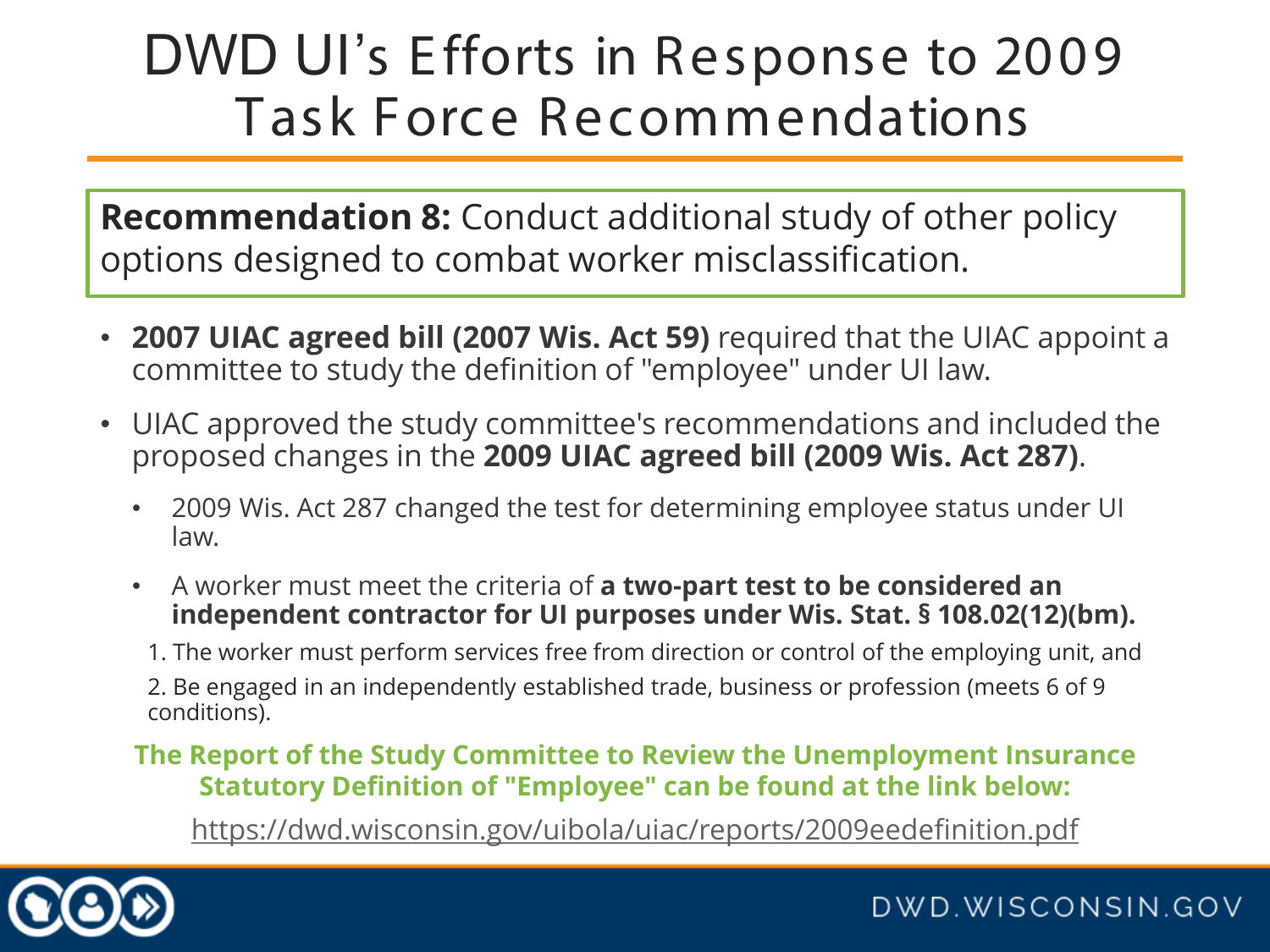- **Ongoing efforts of the Worker Classification Section:**
	- The UIAC receives regular reports on the activities of the Worker Classification Section
	- The UI Division works with the UIAC to examine best practices utilized by other UI programs
	- Continued efforts to educate employers on proper worker classification
		- **Achieved success bringing select Wisconsin industries into compliance**